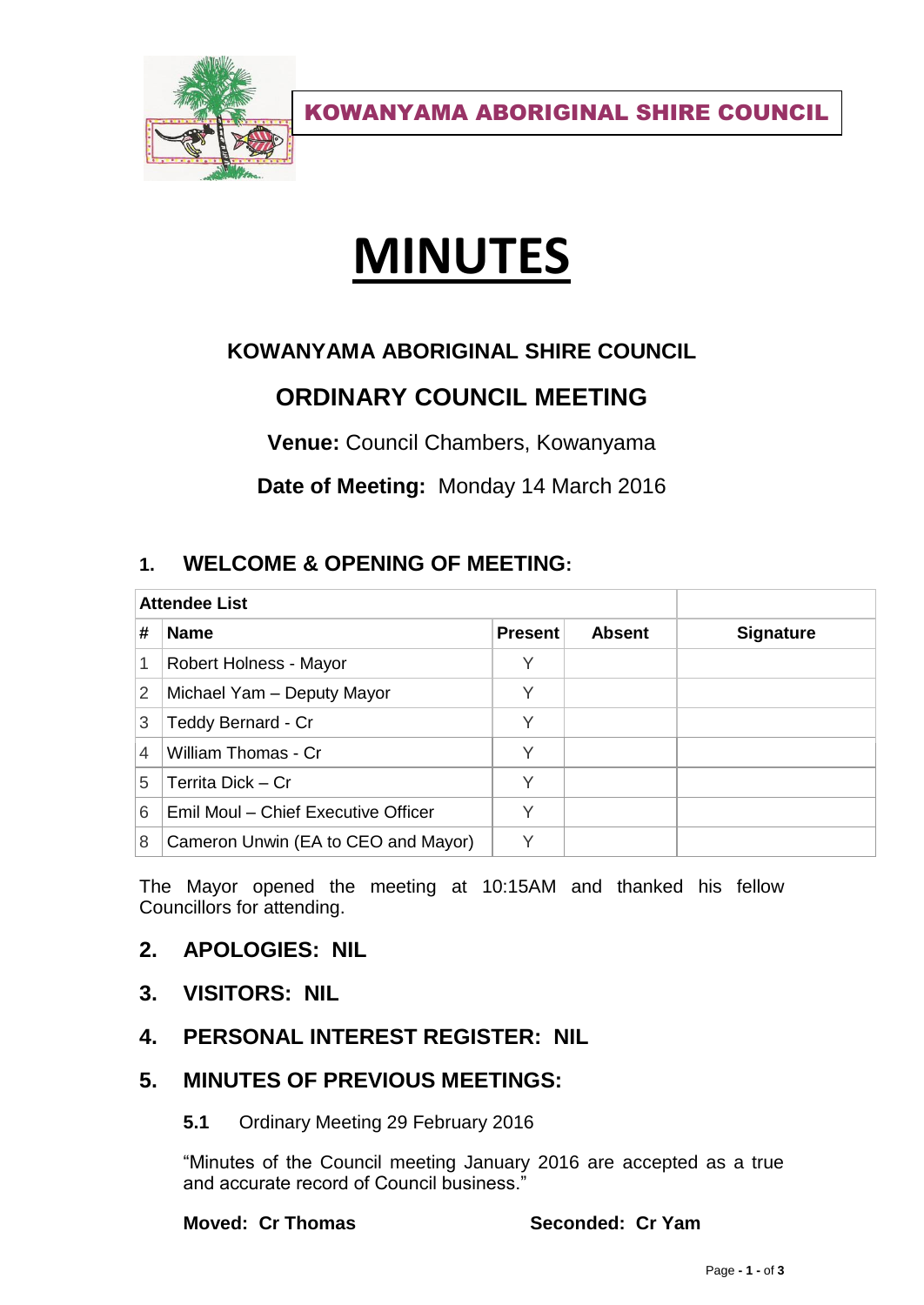

KOWANYAMA ABORIGINAL SHIRE COUNCIL

#### **CARRIED**

Action item: 10.1 – Tenancy agreement signed PBC – **CEO** - to follow up and report back to Council.

Action item: NDRRA – Compensation payment to PBC for NDRRA camp – **CEO** - to follow up and report back to Council.

Action item: Katter lease opinion from MacDonnells Law to be issued to Councilors – **CEO** – to follow up.

Action item: 11.1 – Housing waiting list to be obtained from Department of Housing and Public Works – **CEO** – to follow up and provide to Council.

Action item: 11.2 – Carry over – **CEO**

Action item: 6.5 – **CEO** - to contact Pormpuraaw Council to determine the source of funding used for the upgrade of Pormpuraaw airport

## **6. BUSINESS ARISING FROM PREVIOUS MEETINGS AND CONFIRMATION THEREOF:**

- **6.1** Action Item Comments to draft amendment to SPP **Mayor –** still awaiting response.
- **6.2** Action Item MOU QRAMA/KASC **CEO**  carry over to next meeting
- **6.3** Action Item Application for Amendment of Reserve over Lot 6 Plan DB18 and Lot 38 on Plan DB18 16.12.15 – **CEO** to check with Program Office
- **6.4** Action item Housing waiting list **CEO** to obtain
- **6.5** Action item Upgrading of facilities at Kowanyama Airport **CEO**  – to liaise with Pormpuraaw Council to identify potential funding source

## **7. MAYOR'S REPORT**

No formal report tabled.

## **8. FINANCIAL REPORT**

- **8.1** February 2016 Financial Report
- **9. CEO REPORTS**